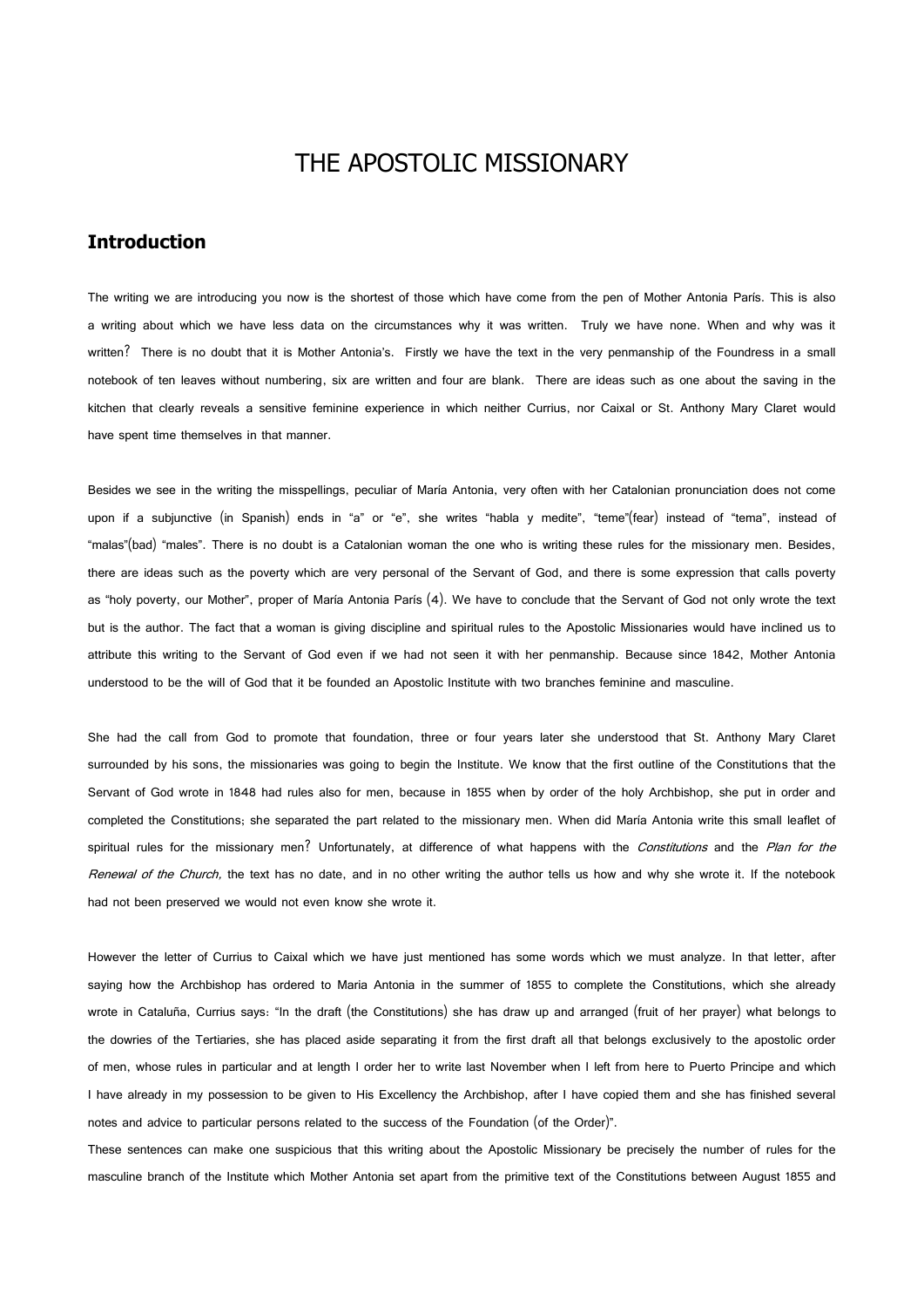May 1856. We have, however, other testimony of Mother Maria Antonia, according to which while the Archbishop told her to put in order the Constitutions, what Currius ordered her to write was the "Plan for the Renewal of the Church". Therefore Mother Antonia was very busy from August 1855 to May 1856, writing the "Plan for the Renewal of the Church" and the "Constitutions" for the sisters.

She does not allude at all the order to separate the rules for the Institute of men. On the other hand, Currius does not mention in that letter the "Plan for the Renewal of the Church" which he had at that time, and he links the Rules for the Missionary men with the particular advises which Mother Antonia put always in relation with the "Plan for the Renewal of the Church". If we add that the second part of the " Plan for the Renewal" is devoted to give rules for the missionaries and that Currius gave to the "Plan for the Renewal" the title of "Apostolic Institute", we arrive to the conclusion that what Mother Antonia wrote and what Currius alludes was the "Plan for the Renewal of the Church".

Did she write during this same time the disciplinary as well as the spiritual rules? It is possible, but we cannot assure it. In the second half of 1857, the Servant of God was very busy writing the autobiography. That is why we are inclined to think that the "Apostolic Missionary" came out of her pen later. Maybe before going to Spain in 1859 during the months that Currius was still with her inciting her to write. We know that during this time the confessor of Mother Antonia was very preoccupied about the foundation of the masculine branch in which he thought he had to play a very important role.

The text is very clearly composed of two parts; the very title suggests it already:

- The Apostolic Missionary, I In the Government of his house
- II Travelling and doing Missionary work.

This is confirmed by the numbering of the paragraphs in tackling about the Missionary in his ministry she again begins with the number I (one).

However, scrutinizing it, the writing has, aside from those fundamental parts, another two minor ones. One preliminary with common rules (general principle about the following of Christ and rules of modesty) and another at the end, again about the following of Christ and communion with Him.

The writing has very beautiful remarks of spirituality. The following of the Lord and the communion with Him, the evangelical image of the poor missionary of Christ friend of prayer, humble and given to his ministry. There are rules in which are clear the common mentality in the times of Mother Antonia, and others really good in which with details of a good house keeper teaches to men (so often clumsy in these matters) how to save in the dishes and seasonings. All contributes to give us a living portrait of Maria Antonia, although what is more important for us is her spirituality.

Juan Manuel Lozano

#### **J.M.J.**

#### **I. THE APOSTOLIC MISSIONARY - GOVERNING HIS HOUSE OR TRAVELING IN MISSIONARY WORK**

1. First and foremost the Apostolic Missionary must conform his life, person and customs with his Divine Master Jesus Christ.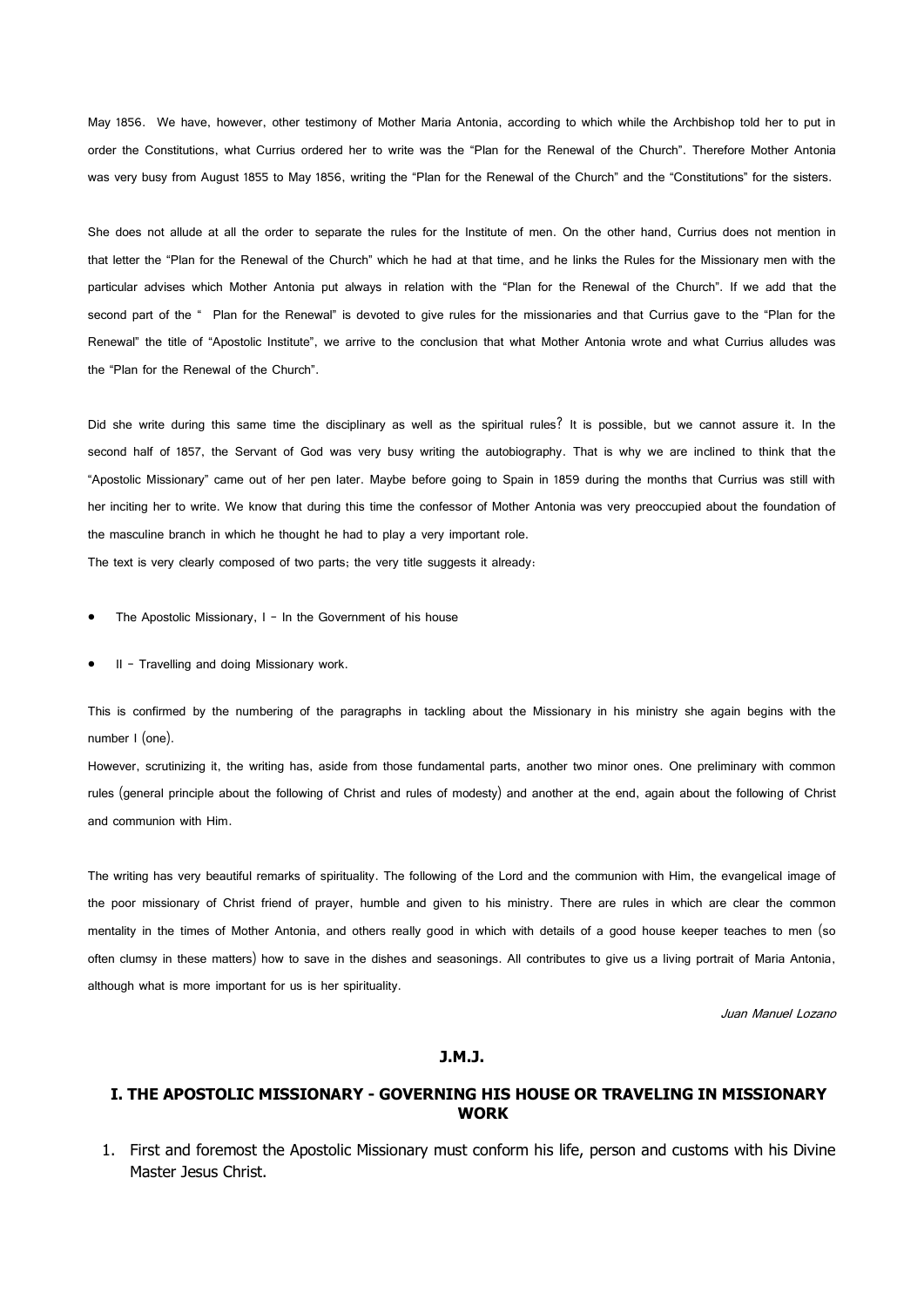- 2. The missionary must compose his person in a way that he is a cause of edification to whom might look at him and relate closely with him.
- 3. This composure requires many qualities but specially the following:

First, modesty in his way of looking he must never look out of curiosity specially women. Second, he must be moderate in his words. Third, he must not move his hands when talking but have them in a decent and quiet way without touching his face, his chin much less his nose; he must not do gestures with the mouth when speaking, he must not change the tone of his voice nor speak making fun or scorning people. The missionary loses very much of his modesty with these manners, and most of all he loses the good opinion the people had of him before relating with him because they see in him things not proper of the holiness of his state of life; in this way he has very small or not fruit at all with his words.

- 4. He must observe faithfully the Rules and Constitutions of his Institute and make them be observed by the people under him.
- 5. In the management of his house, he must be vigilant that nothing that is necessary is lacking because for carelessness of the superiors in this matter, many serious problems arise.
- 6. In the communities is lacking many times the most necessary because they do not know how to handle a prudent and holy economy.
- 7. As the food is concern it can be saved plenty although eating the same amount and many a times of better quality for the health.
- 8. Do not refrain from the stew or pottage and meat stew and this must be always with sauce and never or seldom fried.
- 9. The food of frying pan is very expensive therefore it should be served seldom and when it is served out of need, it has to be with very small amount of oil or lard.
- 10. If the dishes are soaked in lard or oil it is harmful for the throat and increase in great extent the additions in the accounting books.
- 11. The cooking of the pottage or stew is important because in every country there are vegetables, legumes and other groceries tasty and equally good or maybe better to maintain a good health. Thus, the poor missionary in imitation of his Divine Master must not look for what gives pleasure to the palate but look for the poorest; because the disciple is not greater than the Master.
- 12. Thus placing in the pot this vegetables or other, that or this legume, will spend very much and the expenses will go even higher if this disorder happens with the quality of meats that we are taking, as if instead of bacon it will be used ham, blood sausage or sirloin which is very well known that is very expensive because is tastier to the palate; I say the same thing about many other similar things, that many persons do not take into account, if only they would, there would be an immense treasure of savings.
- 13. Thus the poor missionary must always see what will be cheaper for his accounting, giving a good amount to his brothers and spending less.
- 14. In the expenses of the oil there is another hidden mine. Therefore be careful the poor of Jesus Christ in using the oil in the viands, stews and salads, as we have already said, in frying pan, pottage, toasts and salads and many other small things that it seems childish to point out and in reality it could be so; but if we see the results in the whole year we shall find enormous difference, even if it is only to save a drop of oil in each plate each day, what do you think of the difference in the whole year?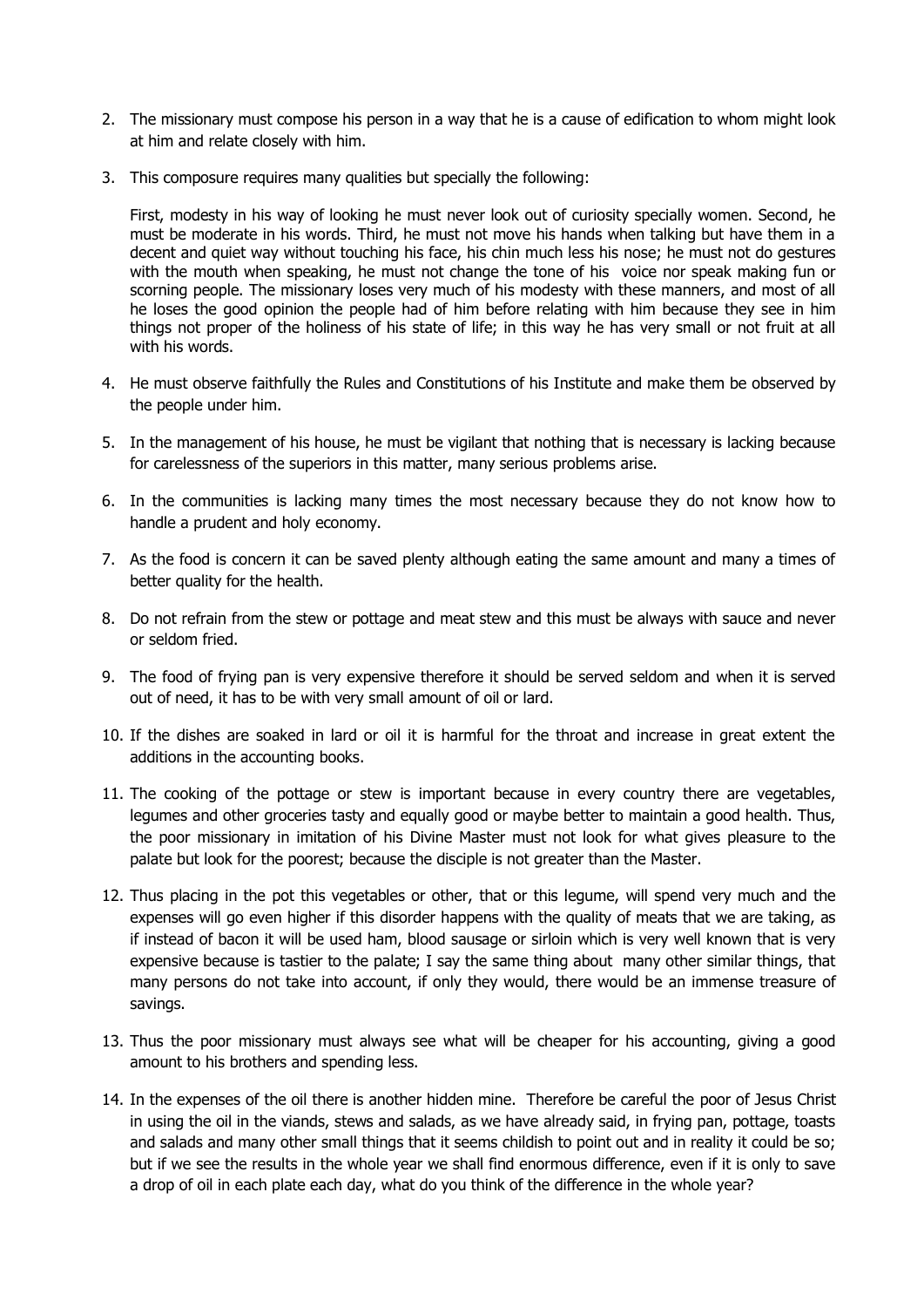- 15. Too much oil is only good to give some pleasure to the palate, but sometimes, depends on the viands, it is very unpleasant by always displeases more to Holy Poverty our Mother.
- 16. It is also worthwhile reminding that it is a big difference to put somehow thick the wicks in the small and big lamps; in a word, the expenses of oil in a community is like the leech that sucks the blood of the patient so tenderly that he does not notice the evil the leech is doing to him till he is totally weak.
- 17. In the care of the clothing it can be saved very much, being careful each one of himself, in a way that habits, shoes, bedding, napkins and other things of his personal use will last four years to the religious who is clean. But to the one who is not clean it will last only one year. What does the missionary not careful of evangelical poverty think of the expenses he is giving to the community with his carelessness and dirtiness?... he should think of it very, very much, he will have to give an account to God of what he has wasted in the house of the Lord.

## **II. TRAVELING AND DOING MISSIONARY WORK**

- 1. The missionary must be always kind and be all to all but without losing his composure and religious circumspection.
- 2. Beware that due to his carelessness the veneration and respect ought to be given to the priestly character that he is invested, be lost.
- 3. Do not familiarize with anybody but be kind to everybody. During his travels he must speak little and meditate very much. His lodging in the cities shall be in the hospital.
- 4. Do not play jokes to his brothers or companions of travel much less to (strangers).
- 5. He must be respectful to everybody if he wants to be respected as it is proper to a minister of the Lord; for this, will be good to him not to take liberties with anybody.

5a. Do not argue with anybody, his way of talking be simple, saying: "This is so and so" or "It is not so" and not begin a dispute trying to have his own way, but yield to everybody.

- 6. Never allow anybody to yield ahead of him.
- 7. Do not make fun of anything nor mock at gestures or words of others, in these matters that seem witty remarks in the mouth of lay people, loses very much the priest of the seriousness of his character making himself despicable.
- 8. The good missionary must adjust himself to the disposition of the persons with whom he relates and be all for everybody in order to gain them all.
- 9. Never speak ill of the country God will send him; nor tolerate that his brothers or companions speak ill of those poor people that God has entrusted them.
- 10. The whole world must be country for the missionary of Christ, because our Divine Redeemer came to redeem all, sending to preach the same Gospel all over the world.
- 11. The missionary crying before God of the bad customs of the country will obtain more than speaking with his brothers of the poor sinners.
- 12. The good missionary must be aware that in any place and time he must observe his religious modesty; not because he is a missionary and serves and deals with so many sins that it is licit for him to speak with freedom (about it) with his brothers and friends.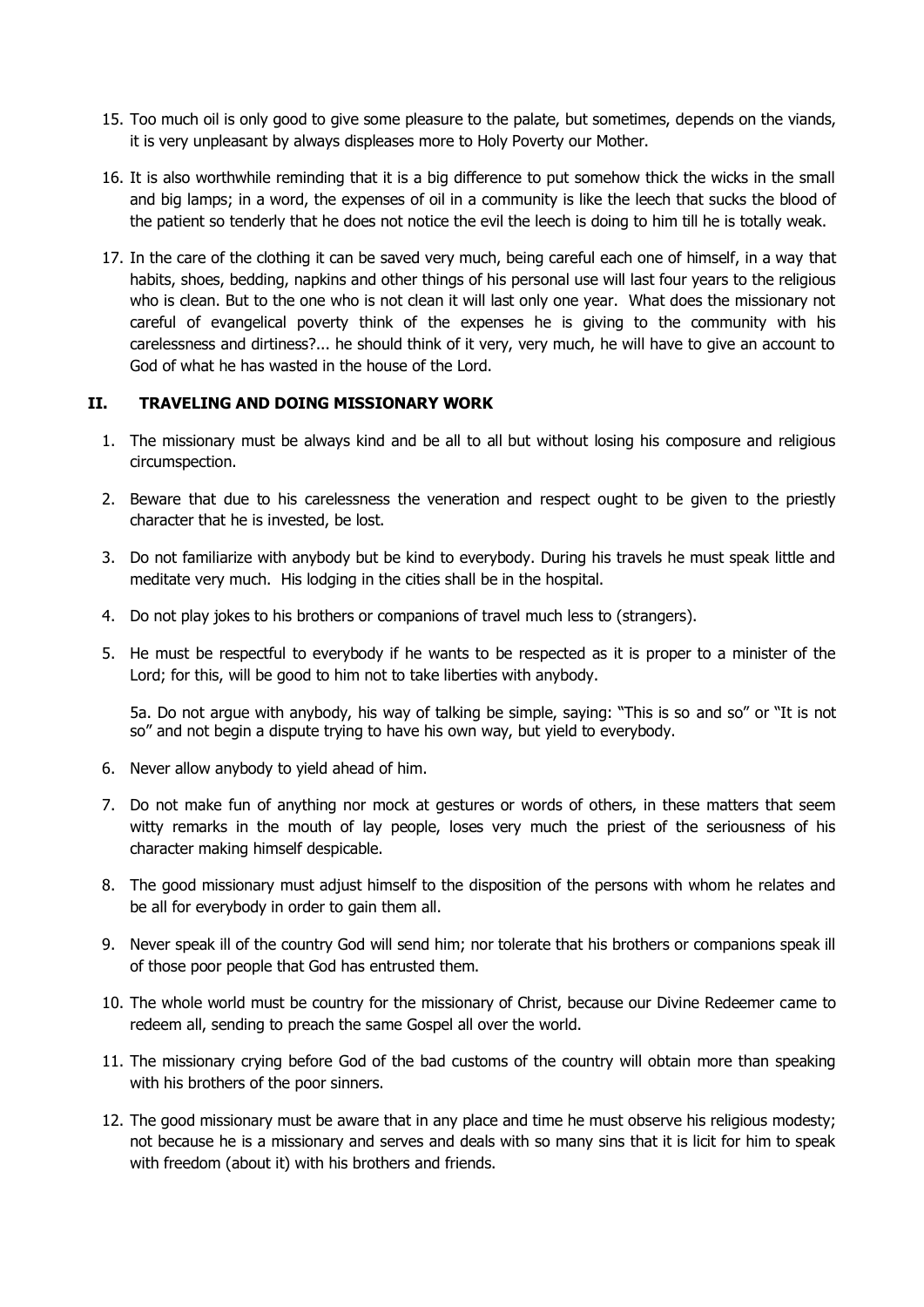- 13. The minister of the Lord should always fear and tremble and think that the sins are like pitch that sticks to whatever it touches; therefore when it is necessary to touch it, he must do it with caution if he does not want to be stained.
- 14. The good missionary must believe that after hearing some sins in confession, those sins are more to be cried about before God than to talk about them.
- 15. If it is necessary to talk about matters of conscience be it always with fewer as possible words and with as modest as possible terms, he must prefer to be taken as a scrupulous person than as a well informed among his brothers, he must worry to awaken the malice in the very act that he wants to be detested. God will help that what is necessary be understood.
- 16. May his modesty shine before good and bad people. This is the virtue that must characterize the missionary of Christ.

16a. His modesty be such that even his companions respect him and they may be able to say about him what was said of St. Bernardino of Siena that, I think I have read in his life, when his companions saw him coming all behaved well saying: "stop, Bernardino is coming", such was his modesty.

- 17. This modesty will help him very, very much in his external composure so necessary to preserve his virtue; because if he is careless of his virtue, it will be useless for him to save the whole world if by his carelessness loses his soul.
- 18. At sea as well as in land, in the cities as well as in the desert the missionary of Christ must not be careless of self. If he cannot do all his readings, at least he should read two chapters of "The Imitation of Christ", one in the morning and one in the evening, do not ever abandon this faithful friend and always he be his adviser.
- 19. Do not kill the spirit of the holy prayer no matter the many things he has to do.
- 20. Jesus Christ our Lord and most perfect Master during the day did mission work and at night he prayed.
- 21. It is said that the Apostle Bartholomew prayed to God one hundred times during the day and one hundred times at night. This was truly a real follower of Christ, as the evangelical missionary should be.
- 22. If the words of the missionary will not come from the forge of prayer, they will not soften hearts.
- 23. Be careful the missionary to be too emotional with the enthusiasm of the homily; he must not immediately say his feelings about any matter but wait for the proper time and it will be better.
- 24. Strive prudence when in silence and temperance when speaking.
- 25. If he wants to be listened to, he must never stress his matters but with moderation express his feelings.
- 26. In a gathering of many speak a little but be agreeable with those who speak if the topics were not bad.
- 27. He must keep the secret that was entrusted to him and his own secret shall be for himself.
- 28. He must rejoice that things be known through others and not through himself, and do not say, in public as well as in private, "I knew it"
- 29. Be reserved in his way of speaking, because if he keeps his tongue he will have secured his heart.